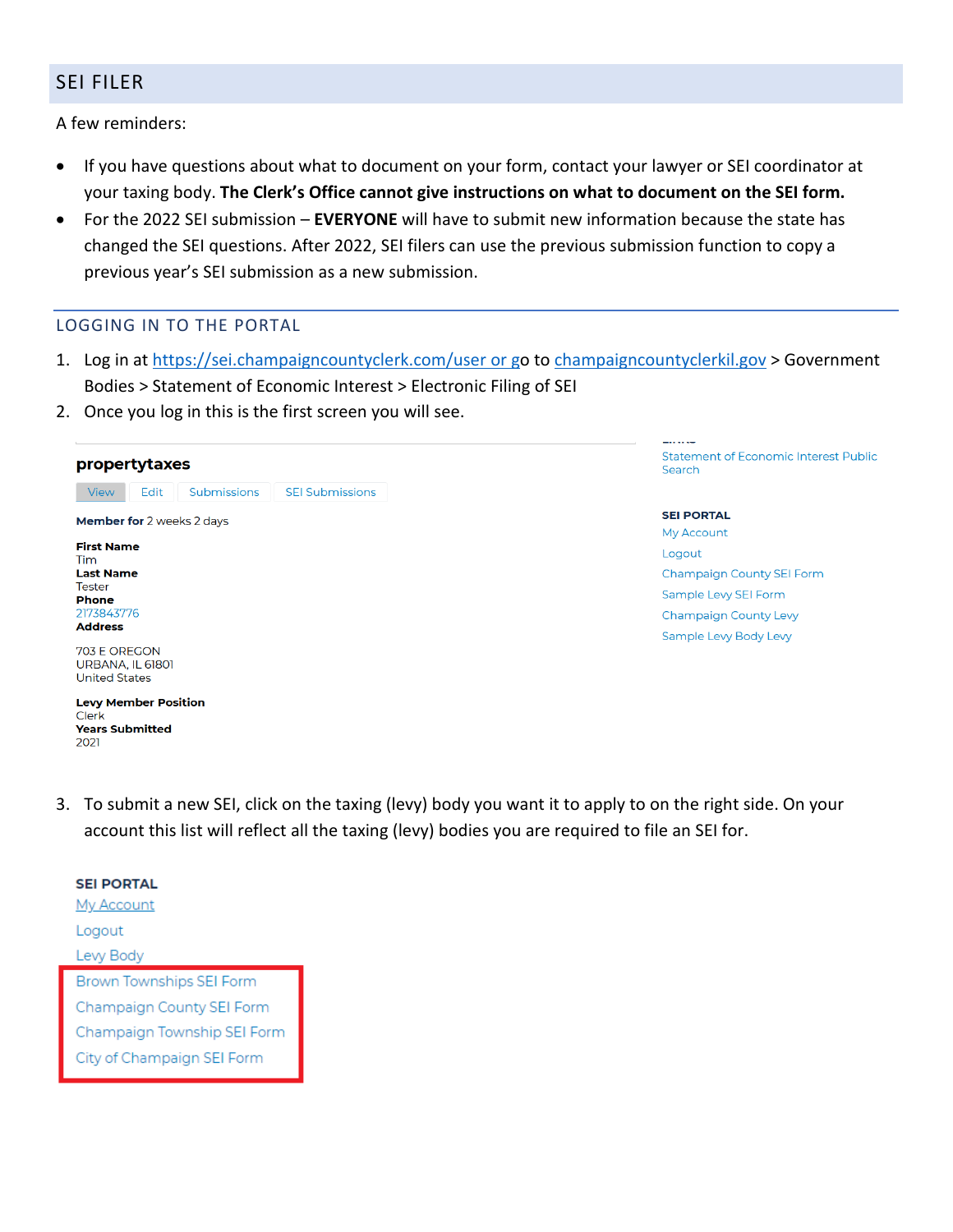### COMPLETING A SEI FORM WITH NEW INFORMATION

- 1. Fields with a red asterisk are required.
- 2. Make sure these two boxes are set to the correct levy body and year.

# Duplicate Champaign County SEI Form: Submission for Filing Year 2021

| Edit<br>View<br>Duplicate      |                         |
|--------------------------------|-------------------------|
| <b>Levy Body</b><br>- Select - | <b>Filing Year</b><br>ີ |
| <b>Upload SEI Scan [pdf]</b>   |                         |

- 3. Review all the information for accuracy and make any edits necessary.
	- o If you need to stop and come back to this, you can click SAVE DRAFT at the bottom and it will save your work but not submit it.
- 4. Once you have determined it is correct, you need to digitally "sign" the SEI form.
	- a) The first and last name you type into the "Signature of person making statement" box has to match the first and last name on the form at the top.
	- b) Use this first and last name from here:

| <b>First Name</b> | <i><b>Aiddle Name</b></i> | Last Name |
|-------------------|---------------------------|-----------|
| Tim               |                           |           |
|                   |                           |           |

c) To sign here:

#### Signature of person making statement

**Tim Tester** 

5. Click SUBMIT at the bottom.



6. You will receive this message at the top once the SEI has been submitted.

Thank you. Your Statement of Economic Interest has been submitted. View Dunlieste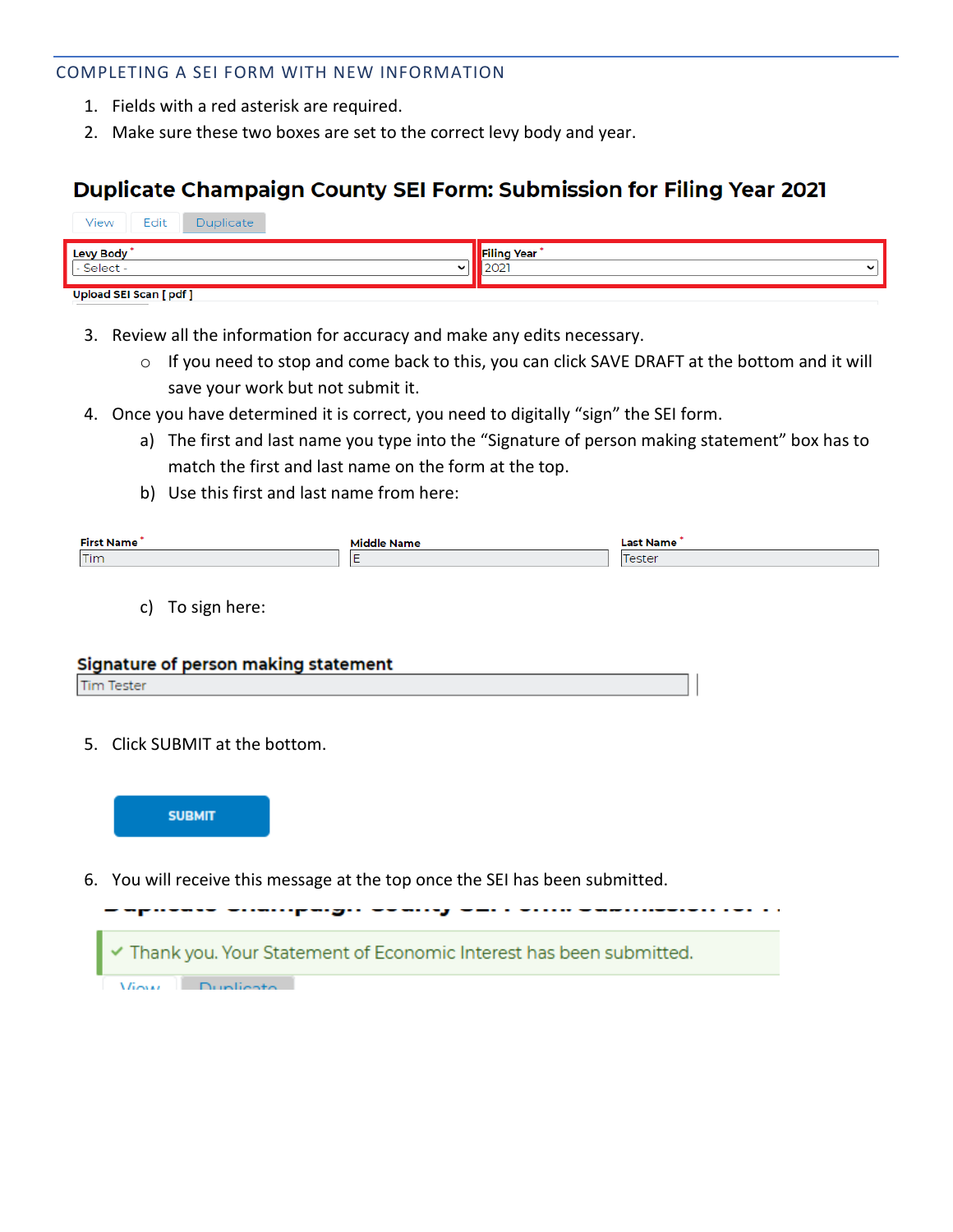### USING A PREVIOUS SEI FORM TO SUBMIT A NEW SEI

1. At the top of the SEI form you will see an option to view your previous submission. Click on it.

#### **Champaign County SEI Form**



2. Click on DUPLICATE and it will auto populate a new SEI form for the current year filing.

# **Champaign County SEI Form: Submission for Filing Year 2021**

| Edit<br>Duplicate<br>View     |
|-------------------------------|
| Submission information        |
| <b>Full Name Tim Tester</b>   |
| Filing Date 2021/12/10        |
| Levy Body Champaign County    |
| Filing Year 2021              |
| Upload SEI Scan [pdf] {Empty} |
| -Submitter Identification-    |
| <b>First Name Tim</b>         |
| <b>Middle Name E</b>          |
| <b>Last Name Tester</b>       |

# **Champaign County SEI Form: Submission for Filing Year 2021**

3. Make sure these two boxes are set to the correct levy body and year.

# **Duplicate Champaign County SEI Form: Submission for Filing Year 2021**

| Edit<br>View<br>Duplicate                           |                                      |
|-----------------------------------------------------|--------------------------------------|
| Levy Body<br>- Select -<br>$\overline{\phantom{a}}$ | <b>Filing Year</b><br>$\overline{ }$ |
| <b>Upload SEI Scan [pdf]</b>                        |                                      |

- 4. Review the rest of the information in the SEI form for accuracy and make any edits necessary.
	- a. If you need to stop and come back to this, you can click SAVE DRAFT at the bottom and it will save your work but not submit it.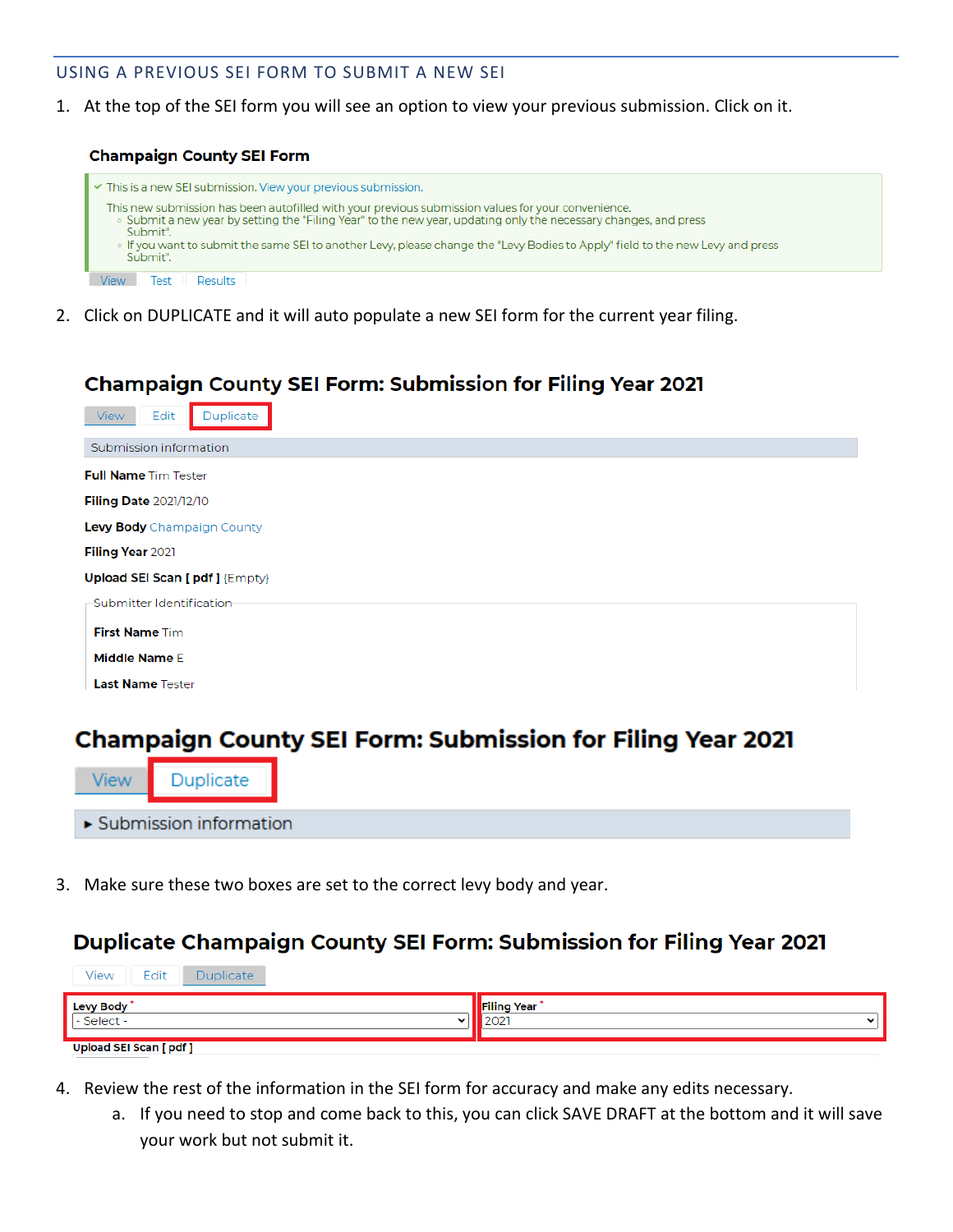- 5. Once you have determined it is correct, you need to digitally "sign" the SEI form.
	- a. The first and last name you type into the "Signature of person making statement" box has to match the first and last name on the form at the top.
	- b. Use this first and last name from here:

| <b>First Name</b> | Middle Name | <b>Last Name</b> |
|-------------------|-------------|------------------|
| Tim               |             | Tester           |
|                   |             |                  |
| c. To sign here:  |             |                  |

| Signature of person making statement |  |
|--------------------------------------|--|
| <b>Tim Tester</b>                    |  |

6. Click SUBMIT at the bottom.



7. You will receive this message at the top once the SEI has been submitted.

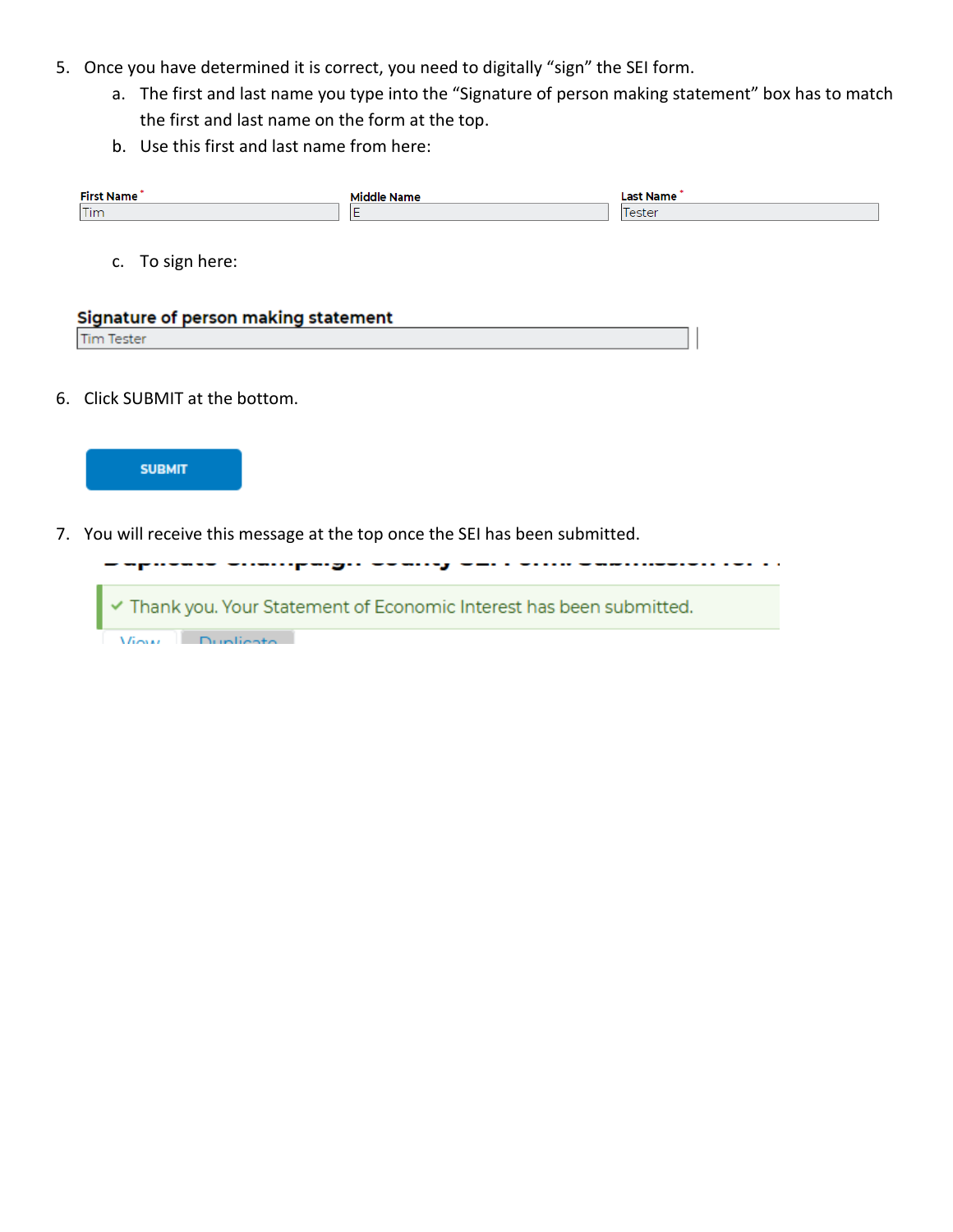### USING THE SAVE DRAFT FUNCTION

- 7. If you start an SEI form and need to stop before you can finish, you can save it as a draft.
	- o Click SAVE DRAFT at the bottom and it will save your work but not submit it.



- 8. To recover a draft SEI submission:
	- o From the My Account screen, which you can get to by clicking on My Account in the right-hand menu.



o Click on SEI SUBMISSIONS.



o It will be listed as YES under the DRAFT column. Click on EDIT DRAFT to the far right.

# **Webform submissions**

| View  | Edit              | Submissions             | <b>Submissions</b><br>SFI |                    |                         |                               |
|-------|-------------------|-------------------------|---------------------------|--------------------|-------------------------|-------------------------------|
| Group | Draft $\triangle$ | Levy Member $\clubsuit$ | Levy Name $\clubsuit$     | <b>Filing Year</b> | Filing Date $\clubsuit$ |                               |
|       | No                | <b>Tim Tester</b>       | Champaign County          | 2021               | 2021/12/10              | View $\bullet$                |
|       | No                | <b>Tim Tester</b>       | Sample Levy Body          | 2021               | 2021/12/10              | $View \rightarrow$            |
|       | No                | <b>Tim Tester</b>       | Sample Levy Body          | 2021               | 2021/12/10              | View $\overline{\phantom{a}}$ |
|       | Yes               | <b>Tim Tester</b>       |                           | 2021               | 2021/12/10              | <b>Edit Draft</b>             |

Now you will be back on the SEI Form Submission screen. Reference the instructions *Completing an SEI Form With New Information* for further instructions.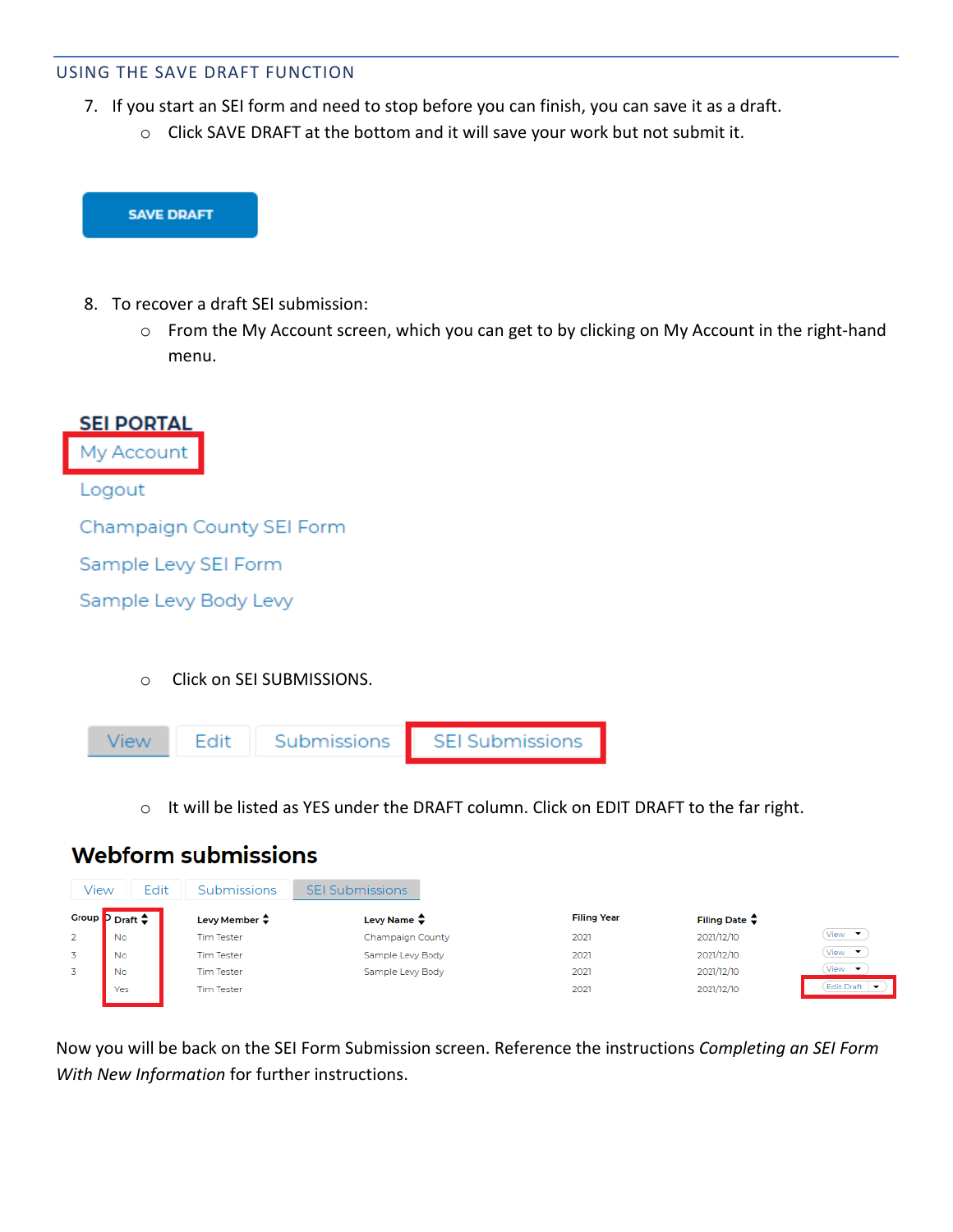### YOU NEED TO SUBMIT SEIS FOR MUTLIPLE TAXING BODIES

You can copy a completed SEI from one levy body to another.

- 1. From your My Account page, select the form of the levy body that YOU COMPLETED.
- 2. The form will open and be auto populated.

# **SEI PORTAL**

My Account

|  | Logout |  |
|--|--------|--|
|  |        |  |
|  |        |  |

Champaign County SEI Form

| <b>Champaign County Clerk SEI</b> |  |  |
|-----------------------------------|--|--|
| Form                              |  |  |

| Levy Body <sup>*</sup> |              | <b>Filing Year</b> |             |
|------------------------|--------------|--------------------|-------------|
| - Select -             | $\checkmark$ | - Select -         | $\check{ }$ |
| - Select -             |              |                    |             |
| Champaign County Clerk |              |                    |             |
| Champaign County       |              |                    |             |
|                        |              |                    |             |

One file only.

- 4. Digitally "sign" the SEI form.
	- a. The first and last name you type into the "Signature of person making statement" box has to match the first and last name on the form at the top.
	- b. Use this first and last name from here:

| <b>First Name</b> | Last Name                |
|-------------------|--------------------------|
| Tim               | $\overline{\phantom{a}}$ |

c. To sign here:

| Signature of person making statement |  |
|--------------------------------------|--|
| <b>Tim Tester</b>                    |  |

5. Click SUBMIT at the bottom.



6. You will receive this message at the top once the SEI has been submitted.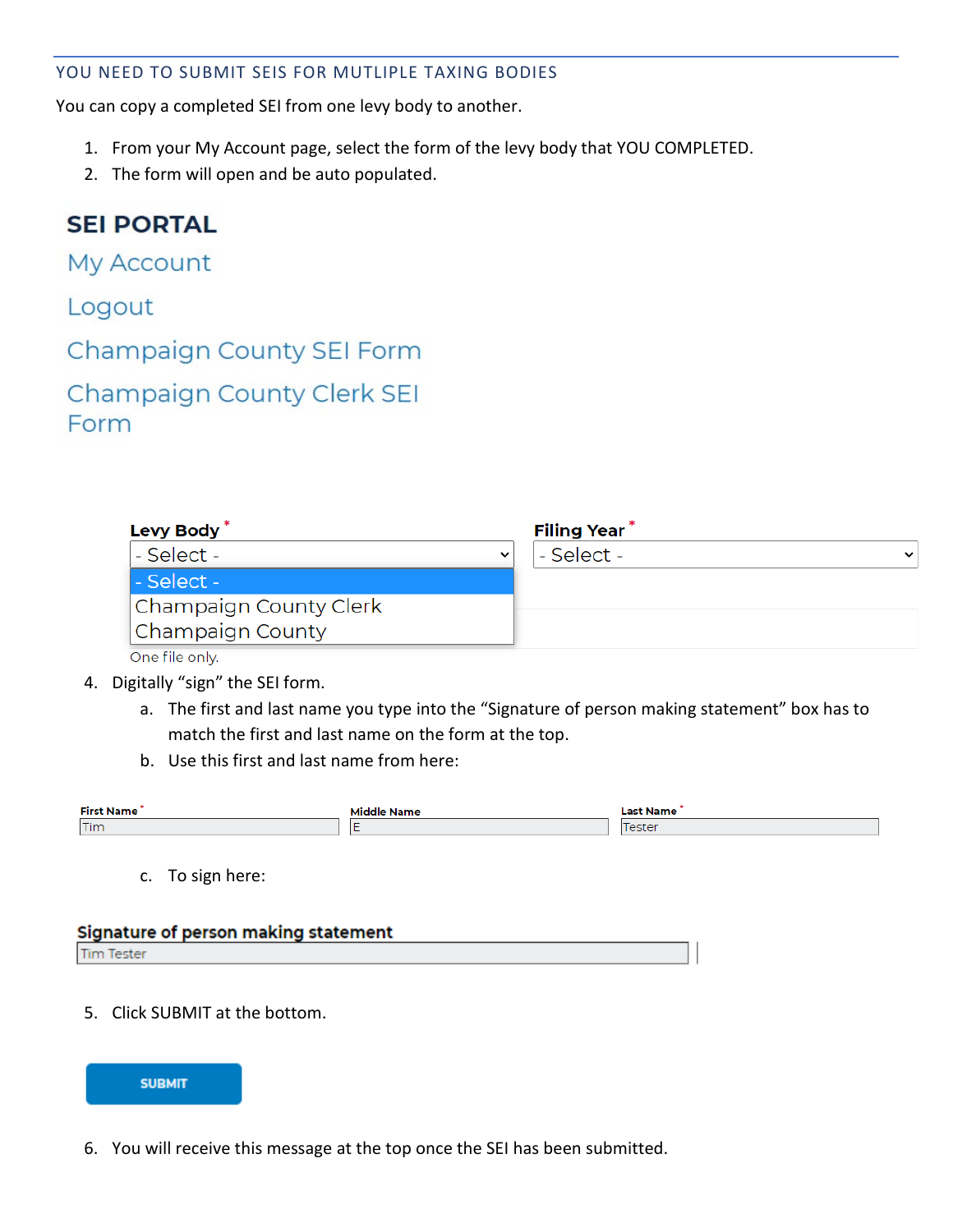Thank you. Your Statement of Economic Interest has been submitted.

a a waaan w

. . . . . . . . . . . . . . . .

View Dupliesto

-posses -compagn ---cog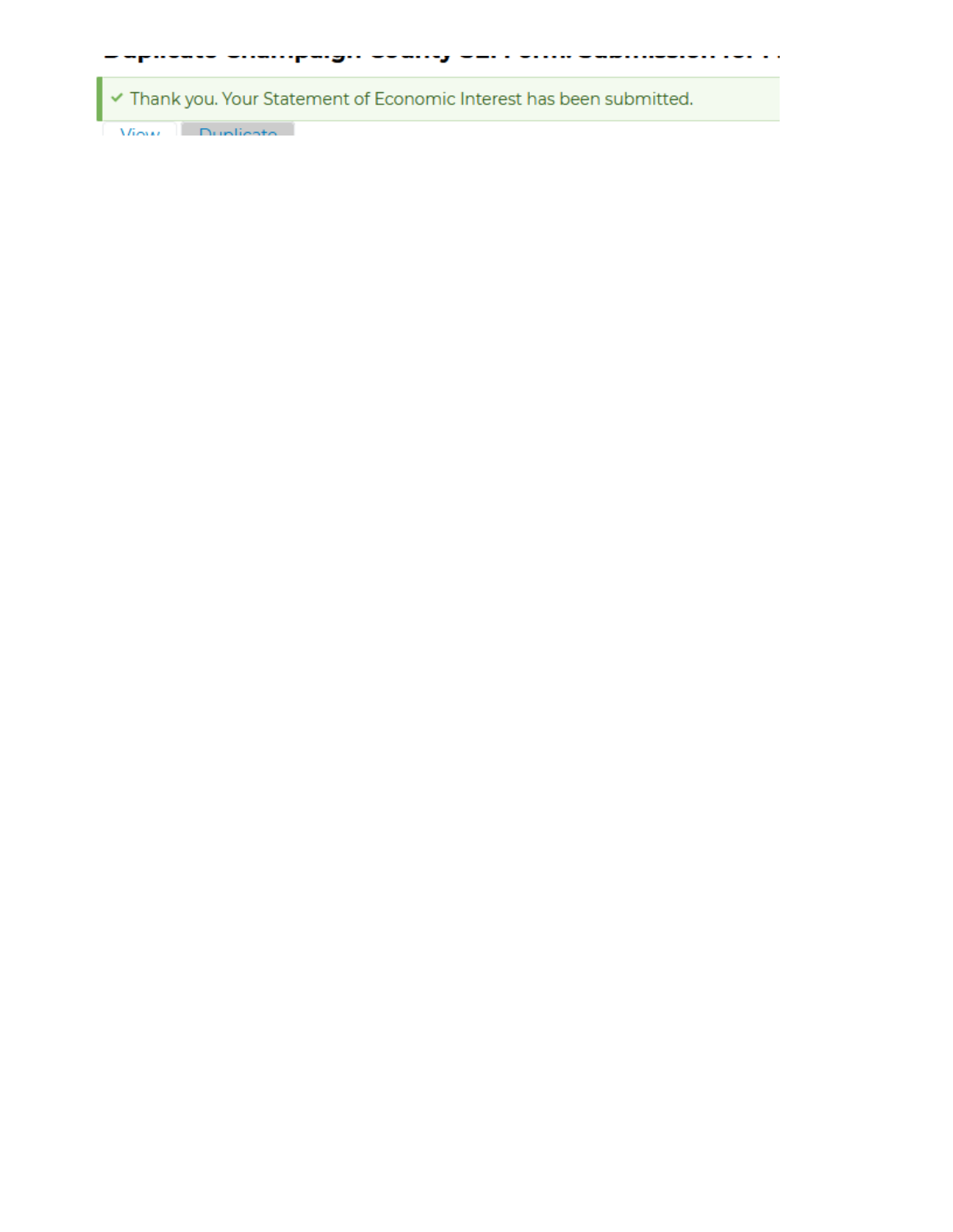#### OTHER THINGS YOU CAN DO

#### EDIT YOUR CONTACT INFO

1. When you first log in you can click on EDIT in the tabs at the top. Or click on My Account in the righthand menu to navigate back to the page with the EDIT tab.



- 2. On the next screen, edit any contact information you need to.
	- a. You can change your email address if you want. If you file SEIs for multiple levy bodies, you will want to use the same email address for every body or you will end up with multiple accounts in the portal system.

| rypury wavo                                                                                                                                                                                                                                    |                          |                                   |                               |
|------------------------------------------------------------------------------------------------------------------------------------------------------------------------------------------------------------------------------------------------|--------------------------|-----------------------------------|-------------------------------|
| Edit<br>Submissions<br>View                                                                                                                                                                                                                    | <b>SEI Submissions</b>   |                                   |                               |
| <b>First Name*</b>                                                                                                                                                                                                                             | <b>Last Name</b> *       |                                   | <b>Levy Member Position *</b> |
| Tim                                                                                                                                                                                                                                            | <b>Tester</b>            |                                   | Clerk                         |
|                                                                                                                                                                                                                                                |                          |                                   |                               |
| Phone *<br>2173843776                                                                                                                                                                                                                          |                          |                                   |                               |
| Address *                                                                                                                                                                                                                                      |                          |                                   |                               |
| <b>Street address</b>                                                                                                                                                                                                                          |                          |                                   |                               |
| 703 E OREGON                                                                                                                                                                                                                                   |                          |                                   |                               |
|                                                                                                                                                                                                                                                |                          |                                   |                               |
| City<br><b>URBANA</b>                                                                                                                                                                                                                          | <b>State</b><br>Illinois | Zip code<br>61801<br>$\checkmark$ |                               |
|                                                                                                                                                                                                                                                |                          |                                   |                               |
|                                                                                                                                                                                                                                                |                          |                                   |                               |
| <b>Current password</b>                                                                                                                                                                                                                        |                          |                                   |                               |
| Required if you want to change the Email address or Password below. Reset your password.                                                                                                                                                       |                          |                                   |                               |
| Email *                                                                                                                                                                                                                                        |                          |                                   |                               |
| propertytaxes@co.champaign.il.us                                                                                                                                                                                                               |                          |                                   |                               |
| A valid email address. All emails from the system will be sent to this address. The email address is not made public and will only be used if you wish to receive a new<br>password or wish to receive certain news or notifications by email. |                          |                                   |                               |
| <b>Password</b>                                                                                                                                                                                                                                |                          | <b>Confirm password</b>           |                               |
|                                                                                                                                                                                                                                                |                          |                                   |                               |
| Password strength:                                                                                                                                                                                                                             |                          | Passwords match:                  |                               |
| To change the current user password, enter the new password in both fields.                                                                                                                                                                    |                          |                                   |                               |
| <b>Years Submitted</b><br>ZUIO<br>$\blacktriangle$                                                                                                                                                                                             |                          |                                   |                               |
| 2019<br>2020                                                                                                                                                                                                                                   |                          |                                   |                               |
| 2021<br>$\overline{\phantom{a}}$                                                                                                                                                                                                               |                          |                                   |                               |
| วิกวว                                                                                                                                                                                                                                          |                          |                                   |                               |
| <b>SAVE</b>                                                                                                                                                                                                                                    |                          |                                   |                               |

3. Once you have made the desired changes, click on SAVE at the bottom of the screen.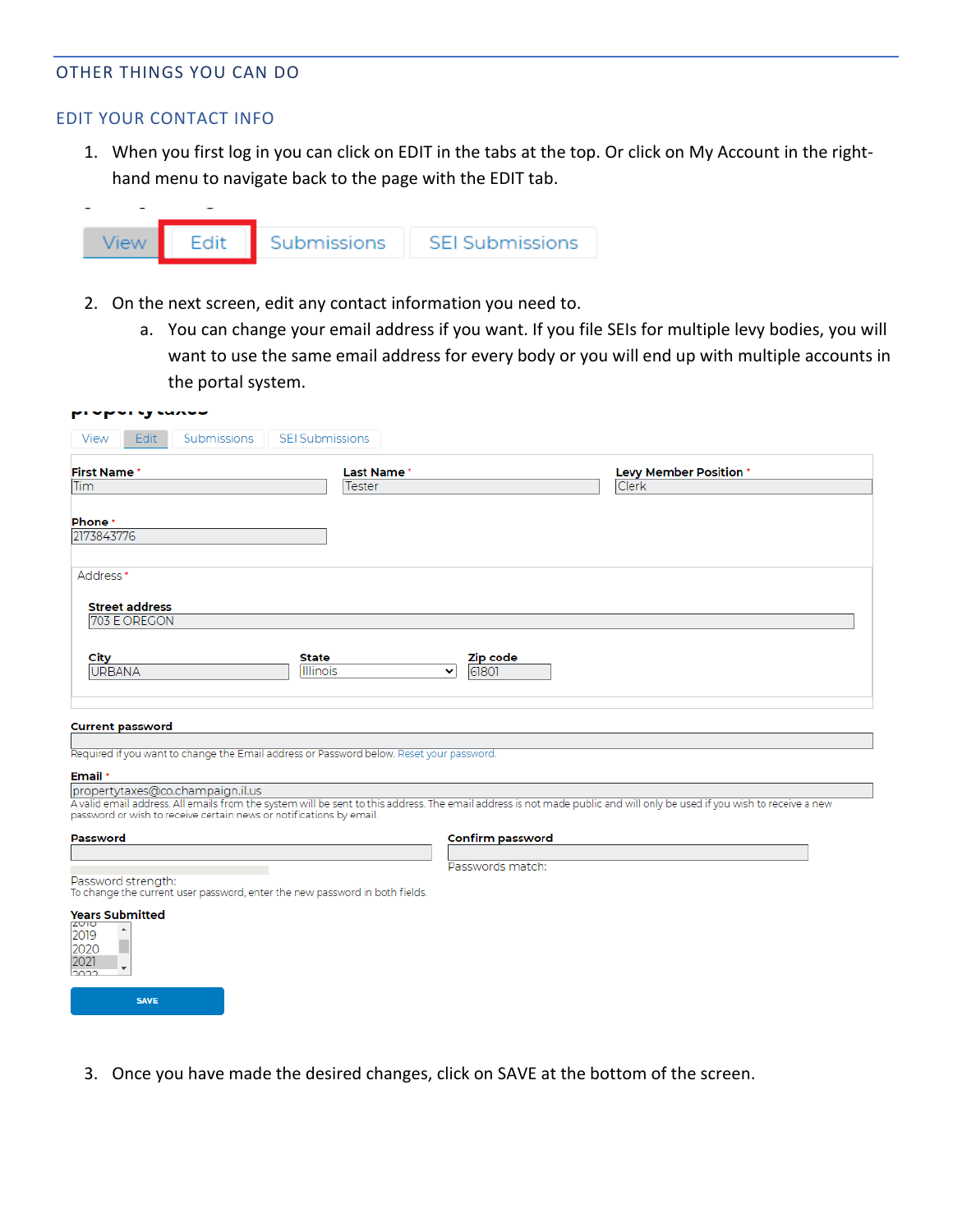#### CHANGE YOUR PASSWORD

1. When you first log in you can click on EDIT in the tabs at the top. Or click on My Account in the righthand menu to navigate back to the page with the EDIT tab.



2. On the next screen, change your password.

| proporty sungo                                                                                    |                                           |                                                                                                                                                                                                           |
|---------------------------------------------------------------------------------------------------|-------------------------------------------|-----------------------------------------------------------------------------------------------------------------------------------------------------------------------------------------------------------|
| Edit<br>Submissions<br>View                                                                       | <b>SEI Submissions</b>                    |                                                                                                                                                                                                           |
| <b>First Name</b>                                                                                 | Last Name*                                | Levy Member Position *                                                                                                                                                                                    |
| Tim                                                                                               | <b>Tester</b>                             | Clerk                                                                                                                                                                                                     |
| Phone *<br>2173843776                                                                             |                                           |                                                                                                                                                                                                           |
| Address *                                                                                         |                                           |                                                                                                                                                                                                           |
| <b>Street address</b><br>703 E OREGON                                                             |                                           |                                                                                                                                                                                                           |
| City<br><b>URBANA</b>                                                                             | State<br>Illinois<br>61801<br>$\check{ }$ | Zip code                                                                                                                                                                                                  |
| <b>Current password</b>                                                                           |                                           |                                                                                                                                                                                                           |
| Required if you want to change the Email address or Password below. Reset your password.          |                                           |                                                                                                                                                                                                           |
| Email *                                                                                           |                                           |                                                                                                                                                                                                           |
| propertytaxes@co.champaign.il.us                                                                  |                                           | A valid email address. All emails from the system will be sent to this address. The email address is not made public and will only be used if you wish to receive a new password or wish to receive a new |
|                                                                                                   |                                           |                                                                                                                                                                                                           |
| Password                                                                                          |                                           | <b>Confirm password</b><br>Passwords match:                                                                                                                                                               |
| Password strength:<br>To change the current user password, enter the new password in both fields. |                                           |                                                                                                                                                                                                           |
| <b>Years Submitted</b><br>ZVIO<br>2019<br>2020<br>2021                                            |                                           |                                                                                                                                                                                                           |

SAVE